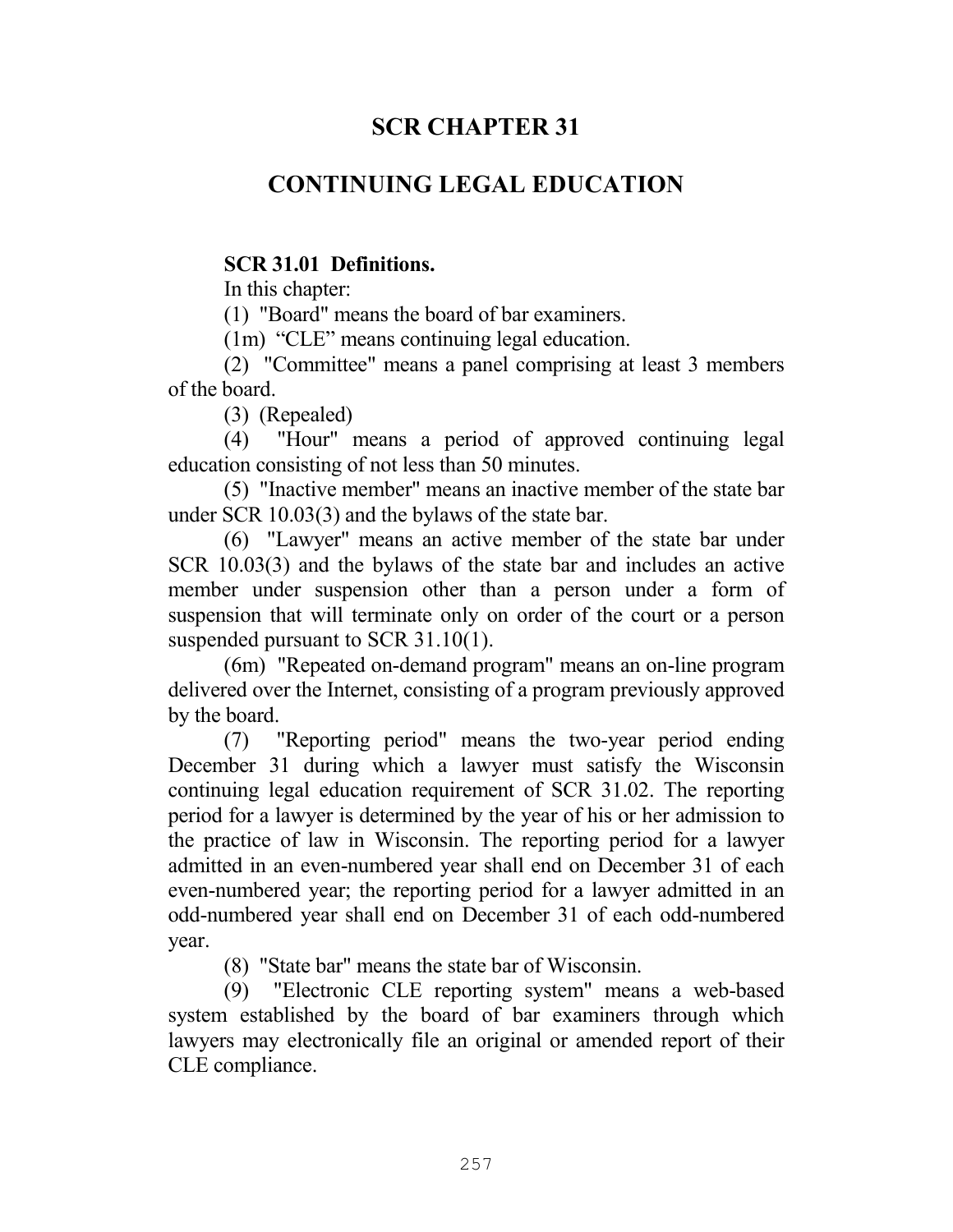(10) "Electronic signature" means an electronic sound, symbol, or process attached to or logically associated with an electronically-filed CLE report that can be executed or adopted by the reporting lawyer with the intent to sign the document under oath or affirmation.

### **SCR 31.02 Attendance requirement.**

 (1) A lawyer shall attend a minimum of 30 hours of approved CLE during each reporting period.

 (2) A lawyer shall attend a minimum of 3 of the 30 hours required under sub. (1) on the subject of legal ethics and professional responsibility in every reporting period.

### **SCR 31.03 Reporting requirement.**

 (1) A lawyer shall file a written report under oath or affirmation on designated CLE Form 1 with the board on or before the February 1 following the last day of the reporting period. The written report shall establish compliance with the attendance requirement of SCR 31.02.

 (2) A lawyer who has not satisfied SCR 31.02 and completed the reporting requirement under sub. (1) by the close of business on the February 1 following the last day of the reporting period shall be assessed a late fee of \$100.

 (3) Lawyers may satisfy the reporting requirements of sub. (1) through the electronic CLE reporting system. Reports filed electronically must include the reporting lawyer's electronic signature, by which the lawyer avers under oath or affirmation that the information contained in the report is true.

 (4) Electronically-filed reports are deemed filed when they are submitted to the electronic CLE reporting system, except that a latefiled report is deemed filed upon receipt of payment of the late fee.

# **SCR 31.04 Exemptions.**

 (1) A lawyer is exempt from the attendance and reporting requirements of this chapter in the year of his or her admission to the practice of law in Wisconsin.

 (2) A lawyer who does not engage in the practice of law in Wisconsin at any time during the reporting period is exempt from the attendance requirement of SCR 31.02 but shall comply with the reporting requirement of SCR 31.03.

 (3) A lawyer whose practice is principally in another jurisdiction that has mandatory CLE requirements and who is current in meeting those requirements is exempt from the attendance requirement of SCR 31.02, but shall comply with the reporting requirement of SCR 31.03.

 **SCR 31.05 Approved hours.**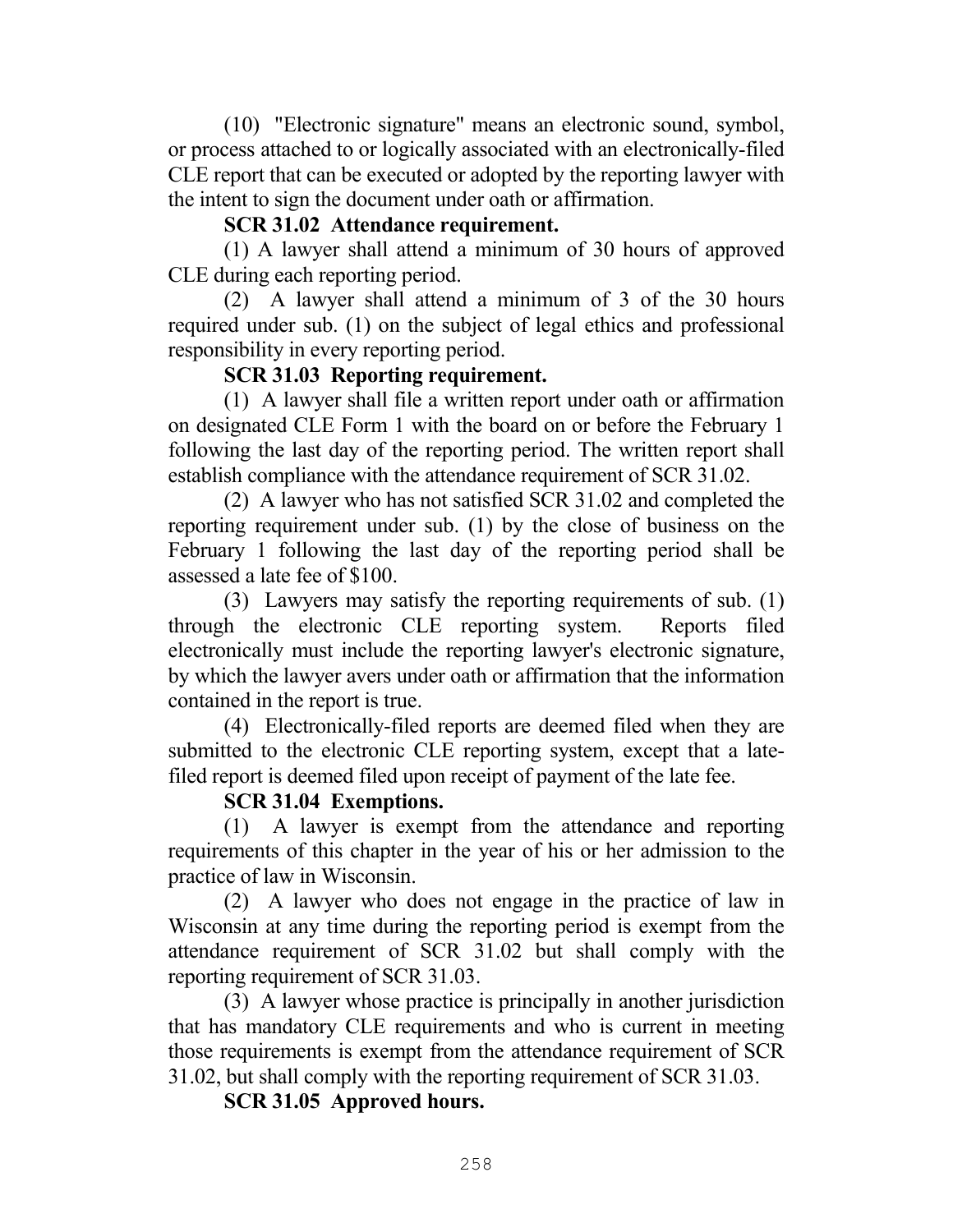(1) Activities that are approved by the board either before or after the close of the reporting period may be used to satisfy the requirement of SCR 31.02. Lawyers claiming credit for activities that are not already approved must seek approval on a CLE Form 2 filed contemporaneously with their CLE Form 1.

 (2)(a) Up to 15 hours of CLE reported on CLE Form 1 may be carried forward to the next reporting period if all of the following conditions are met:

 1. The hours that are to be carried forward reflect attendance during the reporting period covered by the CLE Form 1.

 2. These hours reflect attendance at courses that are approved by the board either before or after the close of the reporting period. Lawyers claiming credit for activities that are not already approved must seek approval on a CLE Form 2 filed contemporaneously with their CLE Form 1.

3. Repealed.

(b) Repealed.

 (c) CLE programs approved by the board for legal ethics and professional responsibility may not be carried forward under this subsection for the purpose of fulfilling the legal ethics and professional responsibility requirement of SCR 31.02(2) but may be carried forward under par. (a).

 (3) Teaching an approved continuing legal or judicial education activity or teaching a course in a law school approved by the American bar association may be used to satisfy the requirement of SCR 31.02. The board shall award 2 hours for each hour of presentation of the approved continuing legal or judicial education activity and one hour for each hour of presentation for teaching a course in a law school.

 (4) Participation in an educational activity approved by the judicial education committee may be used to satisfy the requirement of SCR 31.02.

(5)(a) A repeated on-demand program may be used to satisfy the requirement of SCR 31.02, if all of the following conditions are met:

1. The repeated on-demand program is approved prior to being claimed for credit by a lawyer on CLE Form 1, and the lawyer must take the on-demand program no later than December 31 of the year after the year in which approval was given.

2. Sponsors of the approved on-demand on-line program must maintain a roster verifying the attendance of all attorneys logged-in and paying for the program and provide the roster to the board if requested.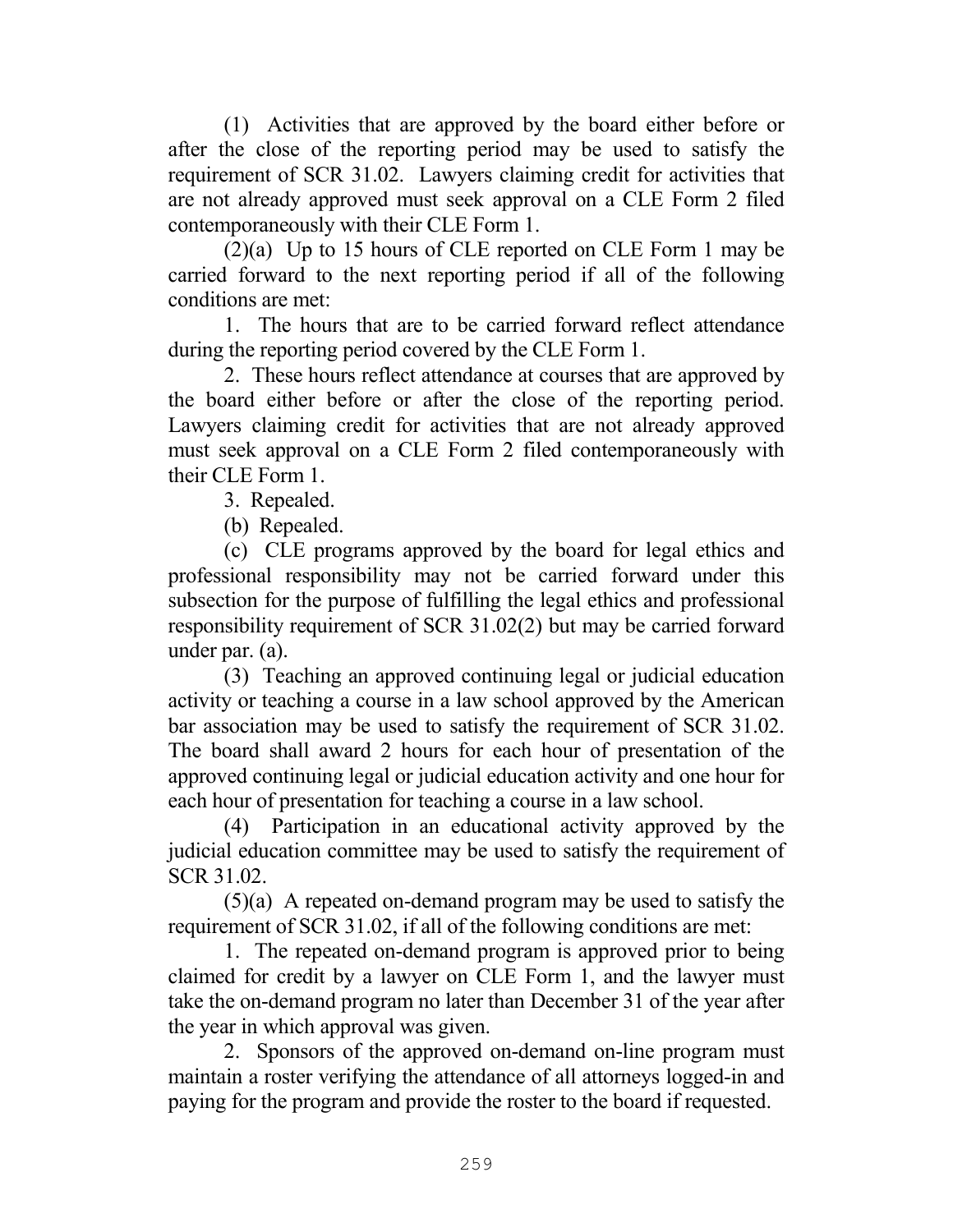(b) No more than 10.0 credits may be claimed for repeated ondemand programs during a lawyer's reporting period.

(c) No legal ethics and professional responsibility credit is allowed for a repeated on-demand program.

(d) Repeated on-demand programs may not be used for reinstatement, readmission, or reactivation.

(6) Each hour of service on the office of lawyer regulation preliminary review committee, special preliminary review panel, district committee or as an office of lawyer regulation special investigator may be used to satisfy the requirements of SCR 31.02, to a maximum of 3.0 hours of legal ethics and professional responsibility credit per reporting period, provided that the office of lawyer regulation maintains a roster verifying service and provides the roster to the board if requested.

 **SCR 31.06 Attendance and reporting requirements for persons upon reactivation or reinstatement.** 

 The board shall determine the attendance and reporting requirements for a person who seeks to change from inactive to active membership in the state bar or for a person who seeks reinstatement following voluntary resignation from the state bar, license suspension that will terminate only on order of the court, or license revocation.

# **SCR 31.07 Standards for approval of CLE activities.**

 (1) The board shall designate the number of hours applicable to the requirement of SCR 31.02 for each approved CLE activity.

 (2) The following standards shall govern the approval of CLE activities by the board:

 (a) The primary objective of any CLE activity shall be to increase the attendee's professional competence as a lawyer.

 (b) The CLE activity shall deal primarily with matters related to the practice of law, professional responsibility or ethical obligations of lawyers.

 (c) Except for repeated on-demand programs, a mechanically or electronically recorded activity will be approved only if a qualified instructor is available to comment and answer questions.

 (d) CLE materials shall be prepared by and activities shall be conducted by an individual or group qualified by practical or academic experience.

 (e) CLE activities shall be accompanied by thorough, well-organized and readable written materials which are available to attendees at the time of presentation unless otherwise permitted by the board.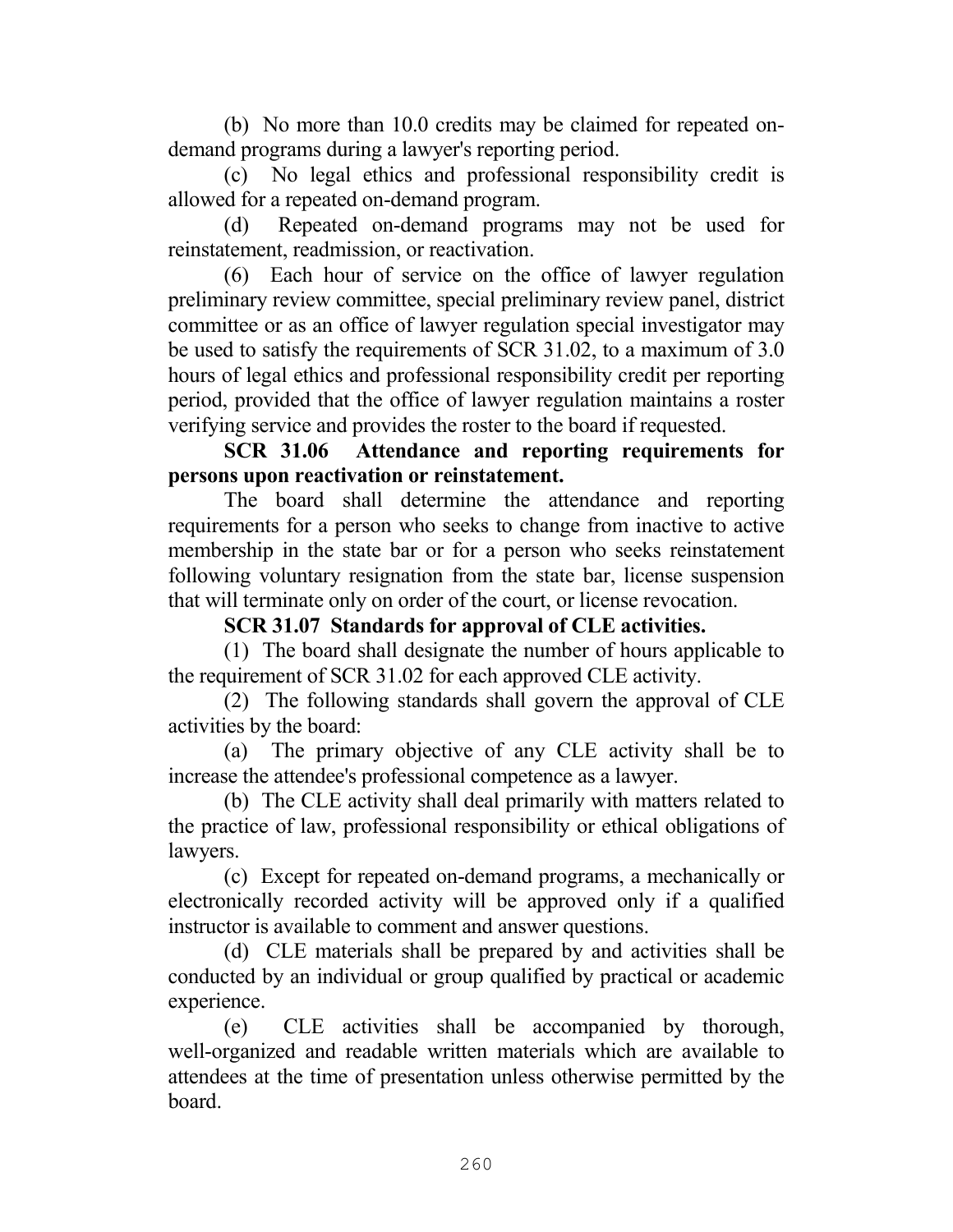(f) The board may grant approval of an activity to an individual lawyer, although the activity itself does not satisfy SCR 31.07(2)(a) and (b), where the lawyer demonstrates to the satisfaction of the board the manner in which the activity increases his or her competence as a lawyer.

 (3) The board may approve published legal writings for use toward the CLE requirement under rules it may adopt.

 (4) An activity sponsored by a private law firm, corporate law department or federal, state or local government agency offered for lawyers connected with it may be approved if it meets the requirements set forth in sub. (2).

 (5) The board shall not approve any CLE for legal ethics and professional responsibility credit unless that education has a minimum component of at least one continuous hour devoted to legal ethics and professional responsibility.

# **SCR 31.08 Procedure for approval of CLE activities.**

 (1) Any person desiring approval of a CLE activity shall submit all information required by the board.

 (2) Following the presentation of an approved CLE activity, each sponsor shall promptly transmit to the board a list of all lawyers in attendance.

 (3) The board may annually extend approval to a sponsor for all its activities which conform to SCR 31.07. An organization which desires the general program approval shall submit all information required by the board.

# **SCR 31.09 Delegation, determinations and review.**

 (1) The board may delegate the authority of the board under this chapter to a committee, to a member or to the staff of the board.

 (2) The board or its delegate shall, in response to written requests for approval of courses, waivers, extensions of time or interpretation of this chapter, make a written response giving appropriate reasons for the determination within a reasonable time.

 (3) The board may review any action taken under this chapter at the written request of a lawyer or sponsor adversely affected by the action. Any request for review shall be made within 60 days after notice of the action taken has been sent by mail to the lawyer or sponsor.

### **SCR 31.10 Noncompliance.**

 (1) If a lawyer fails to comply with the attendance requirement of SCR 31.02, fails to comply with the reporting requirement of SCR 31.03(1), or fails to pay the late fee under SCR 31.03(2), the board shall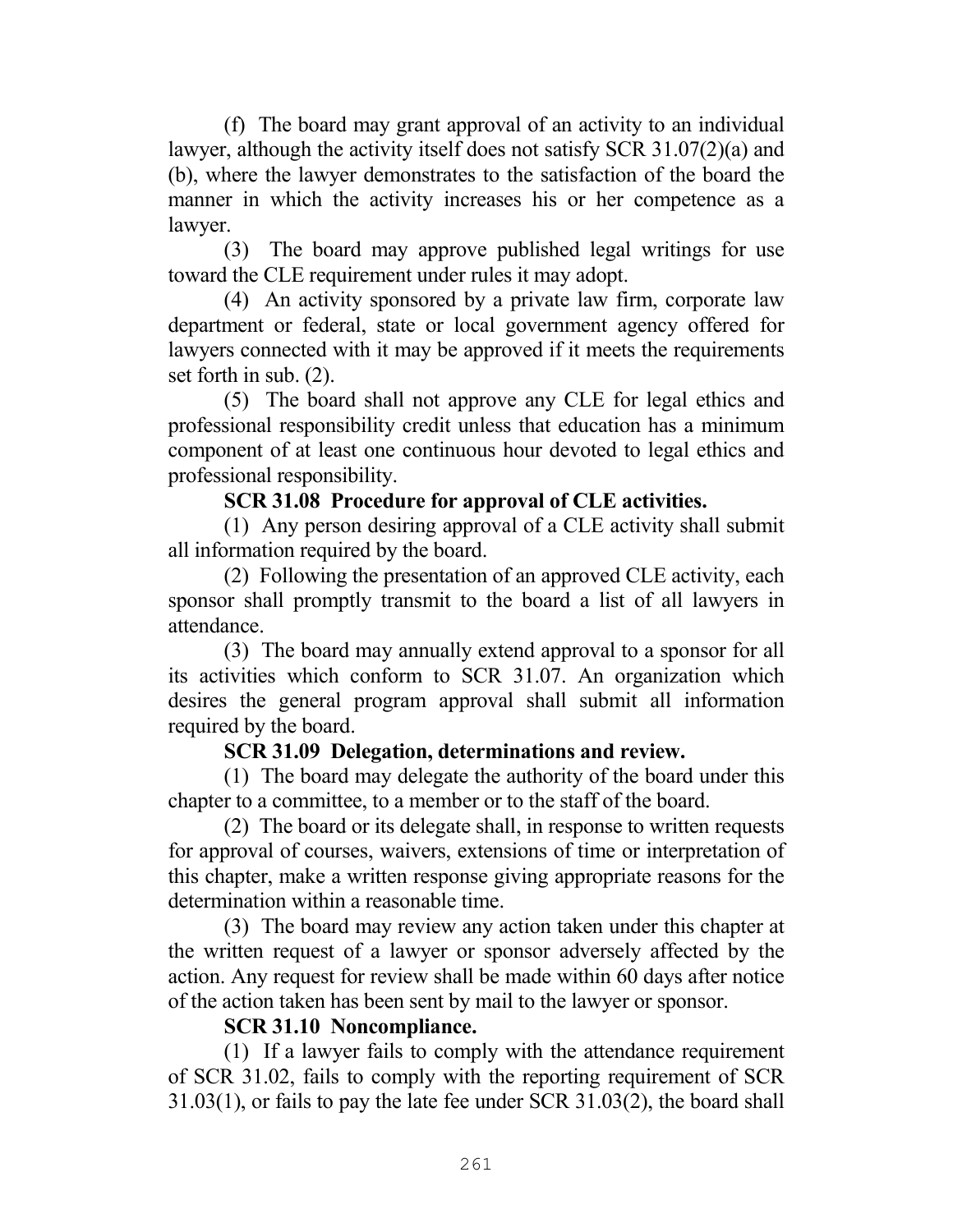serve a notice of noncompliance on the lawyer. This notice shall advise the lawyer that the lawyer's state bar membership shall be automatically suspended for failing to file evidence of compliance or to pay the late fee within 60 days after service of the notice. The board shall certify the names of all lawyers so suspended under this rule to the clerk of the supreme court, all supreme court justices, all court of appeals and circuit court judges, all circuit court commissioners appointed under SCR 75.02(1) in this state, all circuit court clerks, all juvenile court clerks, all registers in probate, the executive director of the state bar of Wisconsin, the Wisconsin State Public Defender's Office, and the clerks of the federal district courts in Wisconsin. A lawyer shall not engage in the practice of law in Wisconsin while his or her state bar membership is suspended under this rule.

 (2) If the board believes that a false report has been filed, the board may refer the matter to the office of lawyer regulation.

### **SCR 31.11 Reinstatement.**

 (1) Suspension of less than 3 consecutive years. (a) A lawyer whose suspension for noncompliance under SCR 31.10(1) has been for a period of less than 3 consecutive years may file a petition with the board for reinstatement to membership in the state bar. Payment in the amount of \$100.00 and any applicable late fee shall accompany the petition.

 (b) Within 60 days after service of a petition for reinstatement, the board shall make a determination regarding compliance. If the board determines that the lawyer is in compliance with all requirements under this chapter, it shall reinstate the lawyer's membership in the state bar. The board shall certify the names of all lawyers so reinstated to the clerk of the supreme court, all supreme court justices, all court of appeals and circuit court judges, all circuit court commissioners appointed under SCR 75.02(1) in this state, all circuit court clerks, all juvenile court clerks, all registers in probate, the executive director of the state bar of Wisconsin, the Wisconsin State Public Defender's Office, and the clerks of the federal district courts in Wisconsin.

 (c) If the board denies a petition for reinstatement, the board shall serve a notice of denial on the lawyer. After denial, a hearing shall be held by the board only upon written petition of the lawyer made within 30 days of service of the notice of denial, which petition for hearing shall be served on the board. The board shall conduct the hearing within 60 days after service of the petition for hearing and shall make and serve its findings and recommendations on the lawyer within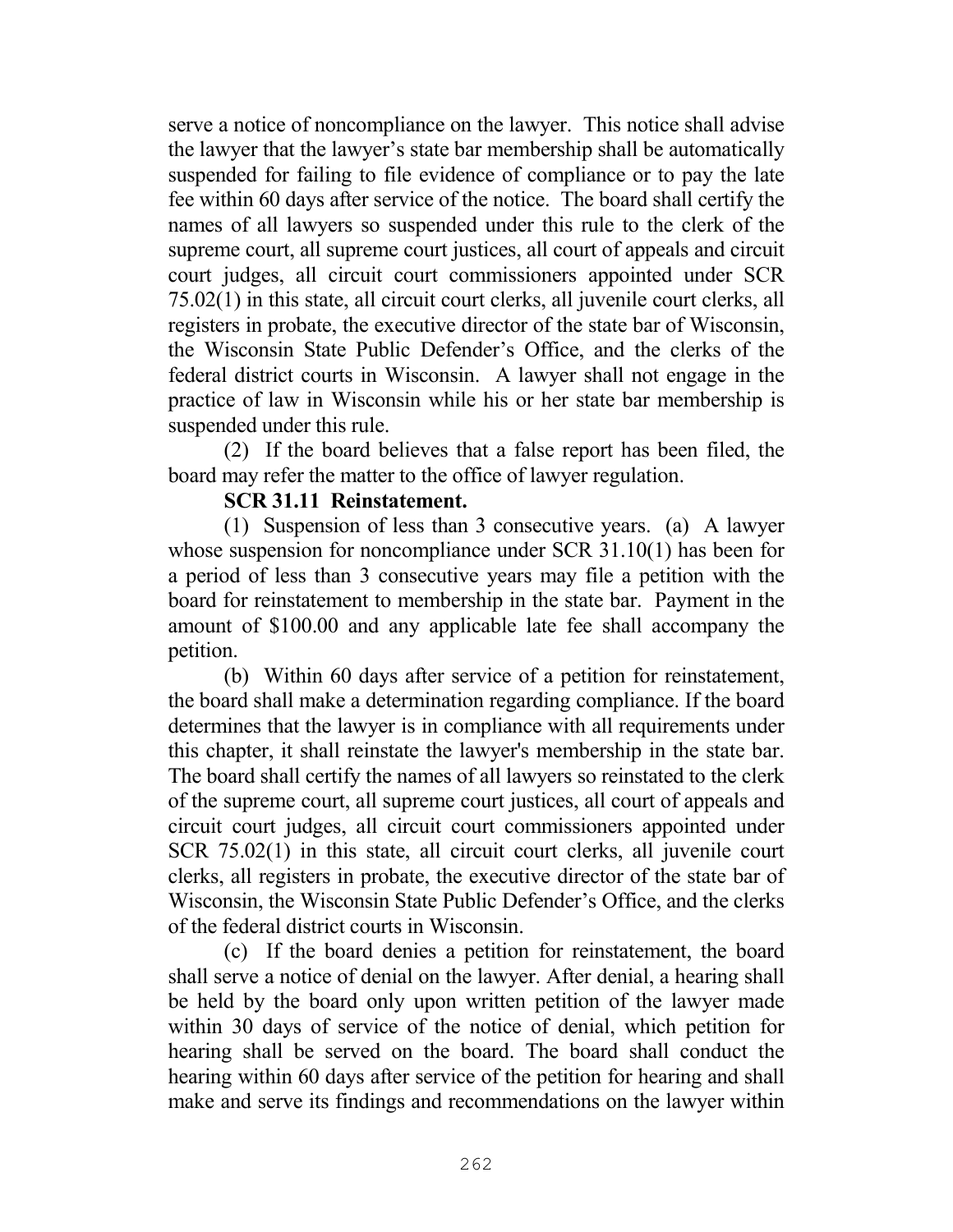60 days after the close of the hearing, and, if adverse to the lawyer, shall notify the supreme court of its action. If reinstatement is denied, the findings and recommendations of the board shall be reviewed by the supreme court only upon written petition by the lawyer filed within 30 days of the date of the action of the board.

(1m) Suspension of 3 or more consecutive years. (a) A lawyer whose suspension has been for a period of 3 or more consecutive years may file a petition for reinstatement with the supreme court and serve a copy on the board and the office of lawyer regulation. Separate payments in the amount of \$200 each shall be made to the board of bar examiners and the office of lawyer regulation shall accompany the petition.

(b) Within 90 days after service of the petition, the board shall make a determination regarding compliance and file its finding with the supreme court.

(c) Within 90 days after service of the petition, the director of the office of lawyer regulation shall investigate the eligibility of the petitioner for reinstatement and file a response with the supreme court in support of or opposition to the petition.

(3) Petition for reinstatement. The petition for reinstatement shall state in detail the manner in which the lawyer has complied with all requirements under this chapter. Only verified attendance at sufficient hours of approved CLE activities for the period of suspension shall be considered full compliance with the attendance requirements of this chapter.

 (4) Disciplinary suspension. A lawyer suspended as a result of disciplinary action following referral under SCR 31.10(2) may petition the supreme court for reinstatement under SCR 22.28.

# **SCR 31.12 Extensions and waivers.**

 (1) The board may extend time deadlines for completion of attendance and reporting requirements in cases of hardship or for other compelling reasons.

 (2) The board may waive attendance and reporting requirements where to do otherwise would work an injustice.

# **SCR 31.13 Service; filing.**

 (1) Service under this chapter means a communication made by certified mail and is complete upon mailing. Service on a lawyer is sufficient if addressed to the lawyer's address last listed with the state bar. Service on the board is sufficient if addressed to the board at its office.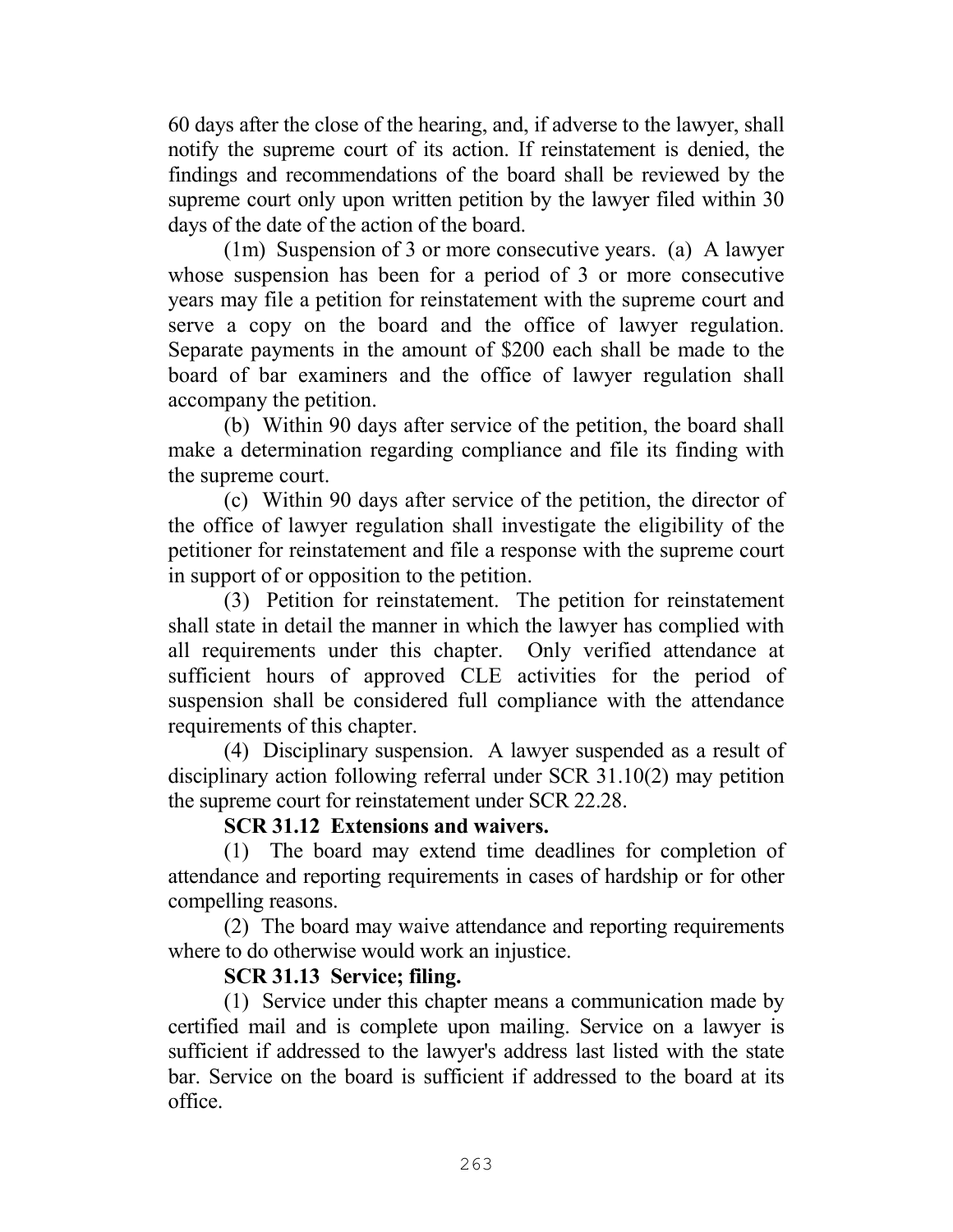(2) A report or other communication to the board under this chapter is timely filed if any of the following is applicable:

(a) The report or other communication, together with the applicable fees, is received at the board's office within the time specified for filing.

(b) The report or other communication, together with the applicable fees, is sent to the board's office through the United States Postal Service by 1st class mail, including express or priority mail, postage prepaid, and bears a postmark, other than a commercial postage meter label, showing that the communication was mailed on or before the last day for filing.

(c) The report or other communication, together with the applicable fees, is delivered on or before the last day for filing to a 3rdparty commercial carrier for delivery to the board's office within 3 calendar days.

### **SCR 31.14 Rule-making authority.**

 The board may promulgate rules to carry out the purposes of this chapter.

Chapter repealed and recreated by S.Ct. Order July 1, 1986, effective January 1, 1987; May 10, 1988; January 1, 1989; October 17, 1990; January 1, 1991; February 1, 1991; October 24, 1991; December 10, 1992; November 18, 1994; December 3, 2008; January 6, 2009; June 1, 2009; September 10, 2009; June 14, 2013.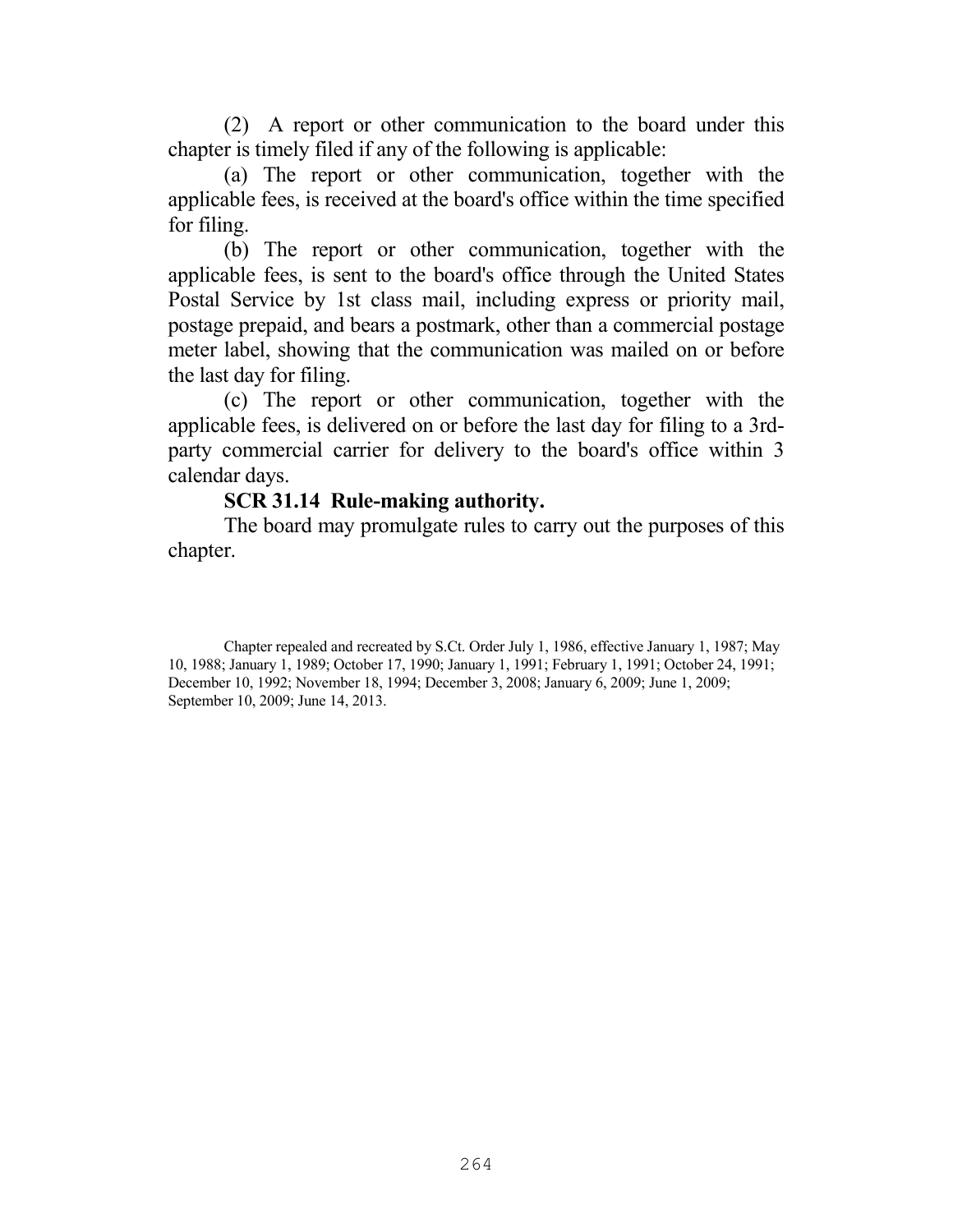# **APPENDIX**

# **Rules of the Board of Bar Examiners**

#### **DEFINITIONS**

#### **CLE 1.01**

 The year of an attorney's admission to the State Bar of Wisconsin shall be the year carried on the computer records of the State Bar unless the lawyer notifies the Board in writing prior to the end of his or her first reporting period that the State Bar data is incorrect and attaches supporting documentation.

### **CLE 1.02**

 Except for repeated on-demand programs, the minimum number of persons attending a course shall be two attendees and one moderator. Fewer than that number, and the course shall be deemed to be self-study and shall not be approved for CLE credit.

#### REPORTING REQUIREMENTS

### **CLE 3.01**

 The classification of State Bar of Wisconsin membership on the February 1 immediately following the end of the lawyer's reporting period will govern whether a report will be required. The Board will grant lawyers who change to inactive status after February 1 according to State Bar records a deferment of the 30 hours then due on receipt of a written request that is accompanied by the late fee then due and the written statement of the State Bar that the lawyer has in fact already converted his or her membership to inactive status. A request will be considered timely if received at the Board office by the close of business on the date that the lawyer's suspension is to go into effect pursuant to SCR 31.10(1); that is, the filing date established by that rule.

#### **CLE 3.015**

(1) Lawyers who have been in inactive status for less than 2 years, or have been voluntarily resigned from the State Bar for less than 2 years, must complete 30 hours of CLE (including 3 ethics hours) prior to resuming active status.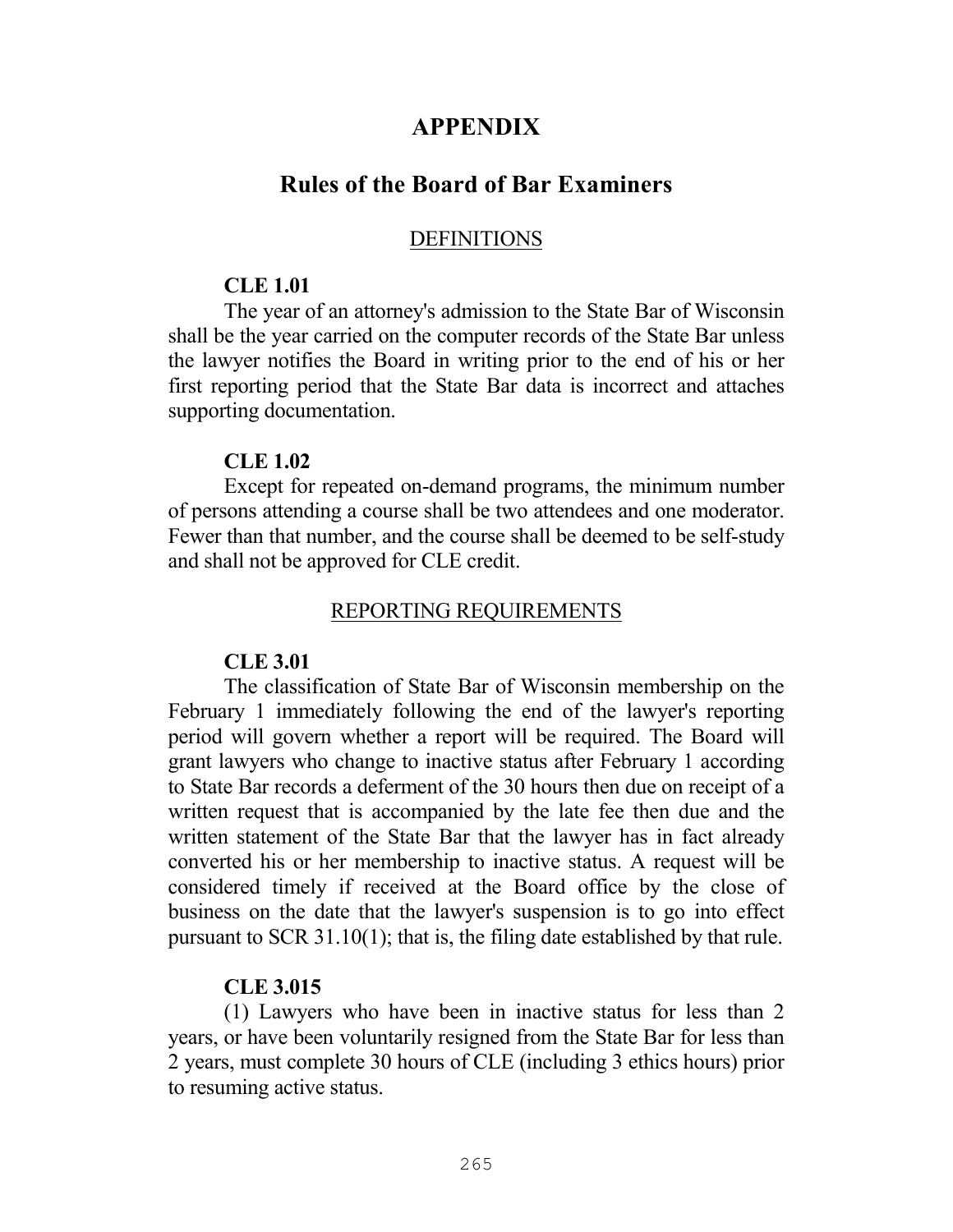(2) Lawyers who have been in inactive status for more than 2 years, or have been voluntarily resigned from the State Bar for more than 2 years, must complete 60 hours of CLE (including 3 ethics hours) prior to resuming active status.

(3) Lawyers may satisfy the requirements of the above subsections if they demonstrate to the board that, during the entire time they were in inactive status, (i) they were admitted to the practice of law in another jurisdiction that had mandatory continuing legal education requirements, and (ii) they were current in meeting those requirements.

(4) Lawyers who resume active status must also satisfy the requirements of SCR 31.02 for the reporting period in which they are reactivated.

(5) CLE requirements under this section shall not be greater than they would have been if the lawyer had not been in inactive status.

### **CLE 3.02**

 (1) No late fee will be assessed against lawyers who complete their reporting and attendance requirements by the February 1 following the end of their reporting period.

 (2) Lawyers who have been served with the notice of noncompliance set out in SCR 31.10(1) may avoid the automatic suspension therein described if, within 60 days after service, they (a) complete their reporting and attendance requirements and (b) pay the late fee.

# **CLE 3.03**

 Where CLE Form 1 appears in SCR Chapter 31, it shall also include written amendments of a CLE Form 1 previously filed for the same reporting period. Such amendments are subject to the same deadlines as the CLE Form 1.

### EXEMPTIONS

# **CLE 4.01**

 Although a lawyer is exempt from attendance or reporting in the calendar year during which his or her admission falls, the lawyer may report on the CLE Form 1 due at the end of the first full two-year reporting period any approved hours up to a maximum of 15 that were attended between the date of admission and the end of the calendar year in which his or her admission to the practice of law occurred. Hours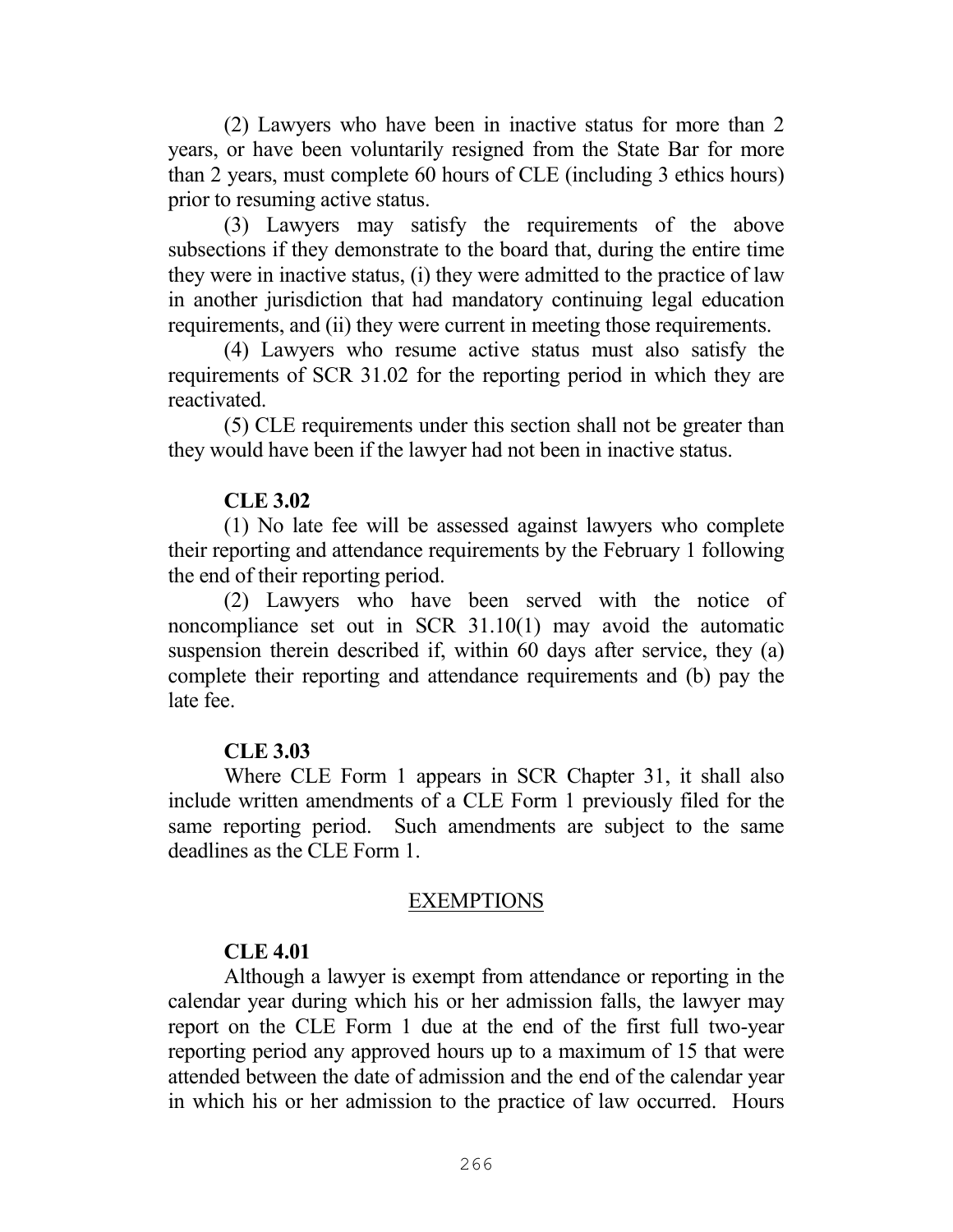carried in under this provision may not be used to satisfy the legal ethics and professional responsibility requirement in accordance with SCR  $31.05(2)(c)$ .

# APPROVED HOURS

### **CLE 5.01**

Sponsors must provide a method for lawyers who have taken online on-demand programs to submit questions, and must provide answers supplied by instructors who are qualified by practical and academic experience with fifteen business days, at no additional cost.

# **CLE 5.02**

(1) Applications for approval of on-line on-demand programs must be accompanied by

- (a) A copy of the on-line on-demand program on DVD;
- (b) A statement of the manner in which the sponsor intends to comply with CLE 5.01.

(2) Sponsors with general program approval under SCR 31.08(3) need not comply with the requirements of sub. (1).

# **CLE 5.03**

Grading the essay portion of the Wisconsin bar exam may be used to satisfy the requirements of SCR 31.02, up to a maximum of six (6) credits per examination administration. No legal ethics and professional responsibility credits shall be awarded for grading the essay portion of the Wisconsin bar exam.

# ATTENDANCE AND REPORTING REQUIREMENTS FOR PERSONS UPON REACTIVATION OR REINSTATEMENT

# **CLE 6.01**

 Compliance with CLE make up requirements shall be a prerequisite to reactivation of membership in the State Bar of Wisconsin.

# STANDARDS FOR APPROVAL OF CONTINUING LEGAL EDUCATION ACTIVITIES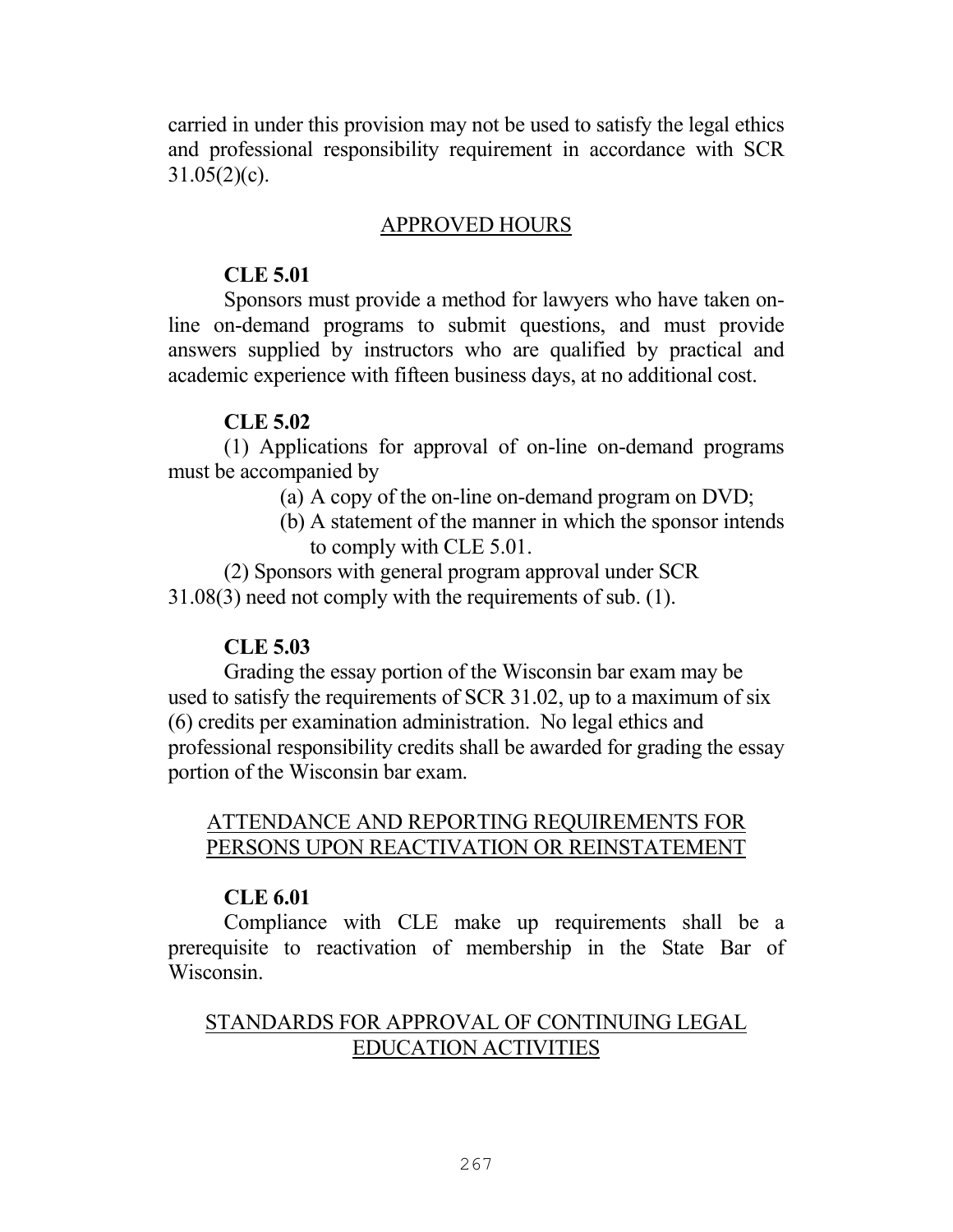#### **CLE 7.005**

 Except for repeated on-demand programs as defined in SCR 31.01(6m), self-study courses as defined in CLE 1.02, and courses explicitly disapproved in Wisconsin, courses approved for CLE credit by, and attended in, any other state or territory or the District of Columbia are deemed approved for the same number of hours and for the same purposes in Wisconsin. To take advantage of this section, lawyers must document the out-of-state approval in connection with filing their CLE Form 1.

### **CLE 7.01**

 The following portions of the program may not be counted for credit: breaks, business meetings, and similar non-academic activities.

### **CLE 7.02**

 Credit hours shall be rounded down to the nearest whole or half hour. Hours of credit shall be determined by the following formula: Total minutes minus nonacademic portions (breaks, business meetings) divided by 50 minutes equal the hours of CLE credit.

### **CLE 7.03**

 Approved hours merely reflect a maximum that may be earned through attendance. Only actual attendance by the lawyer may be used to satisfy the Wisconsin requirement.

### **CLE 7.04**

 Credit will not be allowed for any program which in its entirety lasts less than 50 minutes.

### **CLE 7.05**

[Repealed.]

# **CLE 7.06**

(1) A published legal writing is defined as material that satisfies all of the following criteria:

(a) It has been published, in print or electronically, in the form of an article, chapter, book, or significant revision;

(b) It was written in whole or in substantial part by the lawyer submitting the request for approval; and

(c) It satisfies the criteria set forth in SCR 31.07(2) (a) and (b) in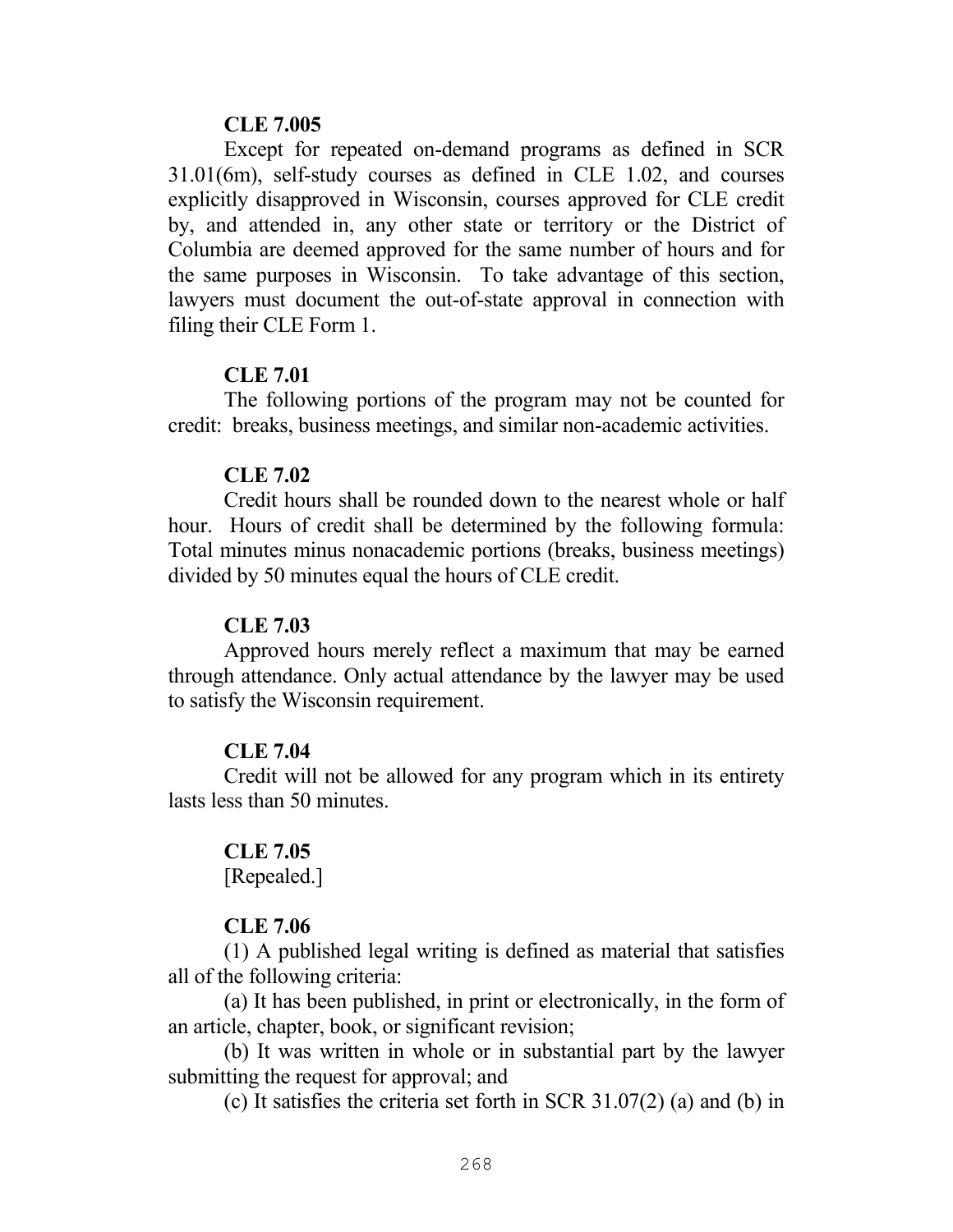that its objective is to increase the reader's professional competence as a lawyer, and in that its content must deal primarily with matters related to the practice of law, professional responsibility or ethical obligations of lawyers.

(2) Published legal writings specifically exclude the following:

(a) Compiling or editing materials written by others;

(b) Contributions to blogs or brief current-awareness entries in newsletters or magazines;

(c) Material that is produced on behalf of or in support of a client, including submissions to a court of law or to an administrative agency;

(d) Authorship of published decisions;

(e) Material appearing in any media, whether print or electronic the published content of which is controlled by the applicant or by the applicant's firm or employer or that is published by the applicant;

(f) Material appearing in a publication for general circulation or in a publication directed to a non-lawyer audience; and

(g) Materials that are developed and distributed at CLE activities in accordance with SCR 31.07(2) (e).

### **CLE 7.07**

 In order to request approval for a published legal writing, a CLE Form 4 and a copy of the published legal writing must be submitted by its author to the Board.

#### **CLE 7.08**

 A lawyer may claim his or her actual preparation time up to a maximum of 15 hours for any approved published legal writing.

#### **CLE 7.09**

 A lawyer may not claim in excess of 15 hours for all approved published legal writings in any one reporting period.

#### **CLE 7.10**

 The only reporting period in which hours for an approved published legal writing may be claimed is that in which the writing was published.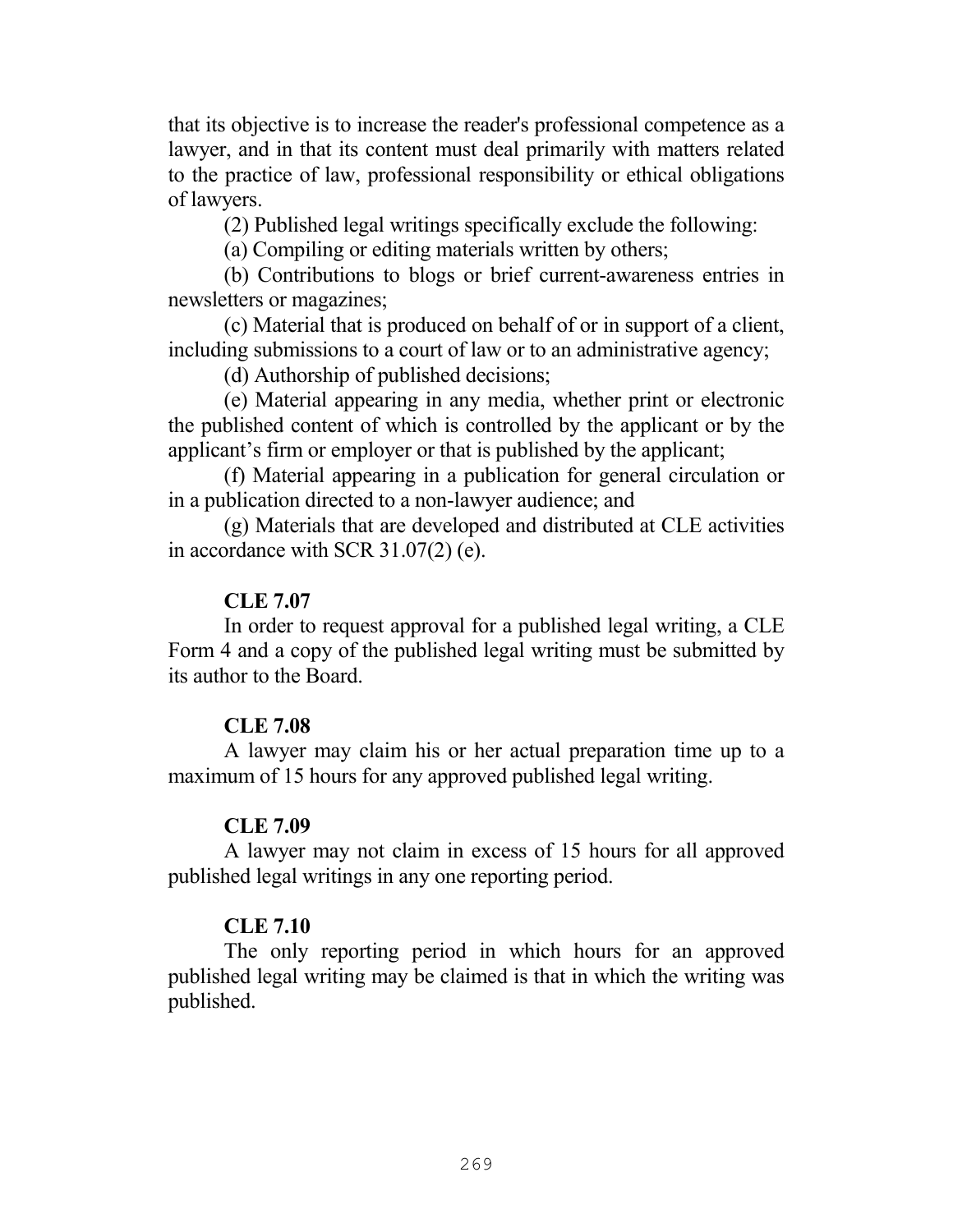# PROCEDURE FOR APPROVAL OF CONTINUING LEGAL EDUCATION ACTIVITIES

### **CLE 8.01**

 Approval may be refused to a sponsor for any course which has previously been falsely advertised as approved by the Board of Bar Examiners.

### **CLE 8.02**

 General program sponsorship does not extend to activities in which the sponsor acts as the co-sponsor of an activity. Approval shall be sought by letter from the general program sponsor to the Board.

### **CLE 8.03**

 Any sponsor holding general program approval that fails to cooperate with the administrative requirements developed by the Board may have its general program approval revoked by the Board.

# **CLE 8.04**

 CLE Form 2 shall be submitted to the Board to initiate a request for course approval. The Board will accept a uniform national course approval request form at the discretion of its Board.

# **CLE 8.05**

 CLE Form 5, or CLE Form 2, shall be submitted to initiate a request for legal ethics and professional responsibility approval. The Board will accept a uniform national course approval request form at the discretion of its Board.

### **CLE 8.06**

Program sponsors shall maintain a list of lawyers in attendance for a minimum of four (4) years. Attendance lists may be kept in hardcopy or stored in a retrievable electronic format.

# REINSTATEMENT AFTER SUSPENSION PURSUANT TO SCR 31.11

### **CLE 11.02**

 Petitions for reinstatement pursuant to SCR 31.11(1)(a) must be executed under oath or affirmation.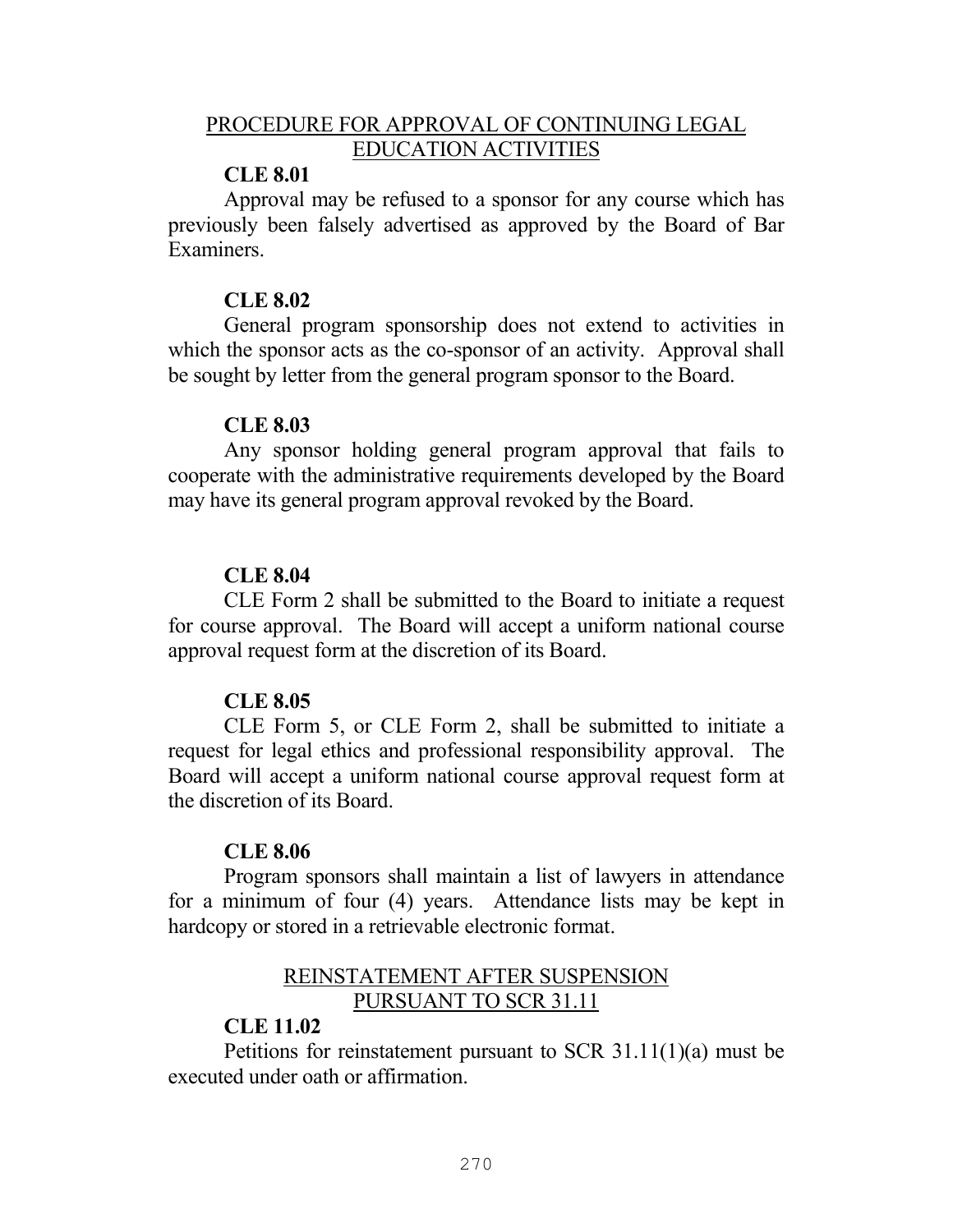#### **CLE 11.03**

 The number of hours required of a lawyer seeking reinstatement is 30 per previous reporting period up to a maximum of 60; in addition, the lawyer will be required to meet the requirement for the reporting period in which his or her reinstatement falls.

#### **CLE 11.04**

 The Board will accept the election of the SCR 31.04(2) exemption, if appropriate, in satisfaction of its requirement for reinstatement only for the reporting period from which the suspension arose; that is, the exemption may not be used toward reinstatement for any reporting period subsequent to the reporting period from which the suspension arose.

#### EXTENSIONS AND WAIVERS

#### **CLE 12.01**

 The Board will consider extensions for completion of attendance and reporting requirements only upon written request.

#### SERVICE; FILING

#### **CLE 13.01**

 The Board will not accept facsimile transmissions in satisfaction of its filing requirements.

# BOARD MEETINGS

#### **CLE 14.01**

 As an agency of the Supreme Court, the Board is not subject to Subchapter V of Chapter 19 of the Wisconsin Statutes, relating to open meetings of governmental bodies. However, the Board posts the dates, locations and agendas of its meetings in its Internet web site and invites the public to attend its meetings. Members of the public are not allowed to attend meetings or parts of meetings that involve confidential matters. Examples of confidential matters include (i) individuals' applications for admission to the Wisconsin bar, (ii) hearings on admission applications and (iii) bar examination questions.